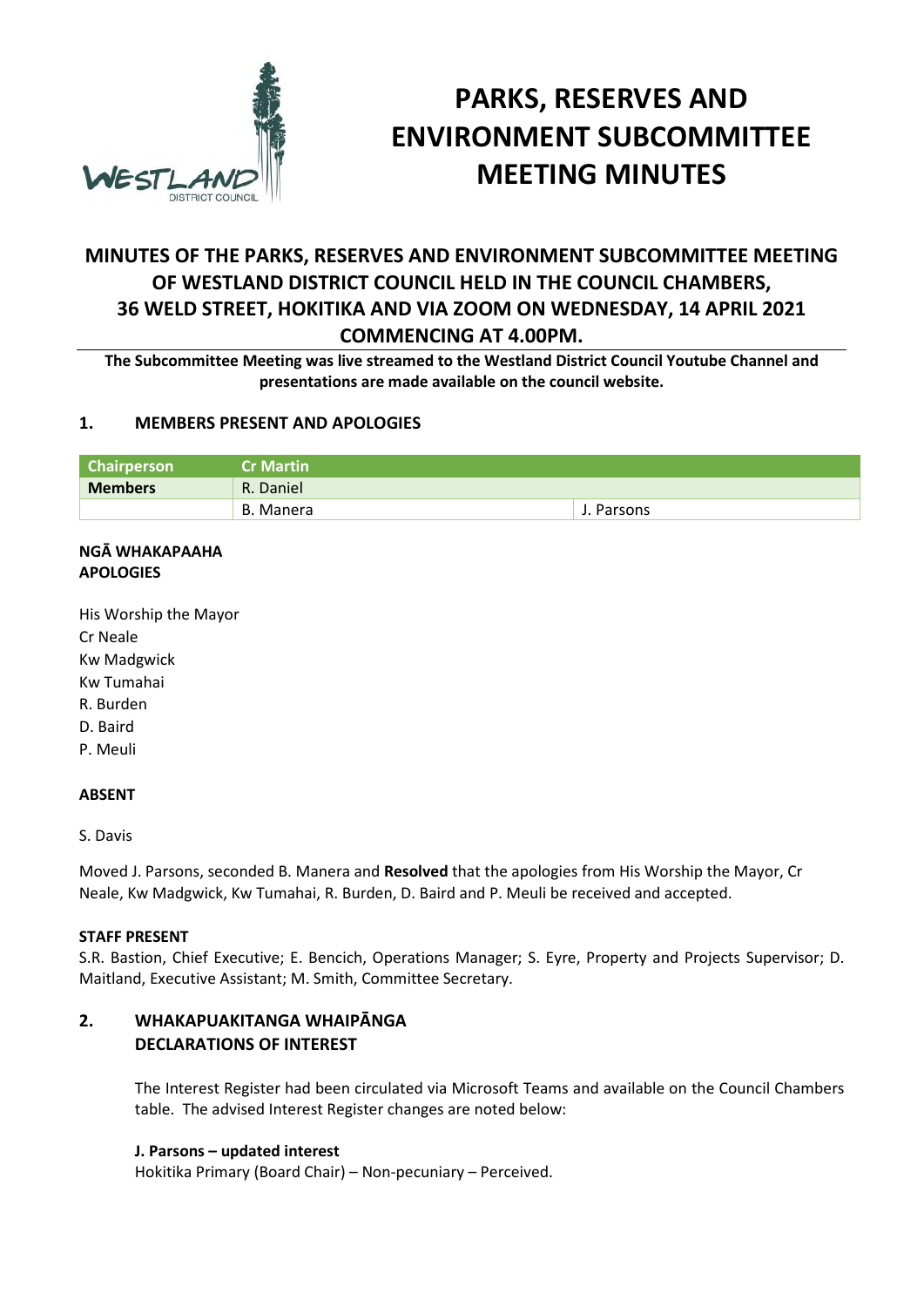## **3. NGĀ TAKE WHAWHATI TATA KĀORE I TE RĀRANGI TAKE URGENT ITEMS NOT ON THE AGENDA**

There were no urgent items of business not on the Agenda.

#### **4. NGĀ MENETI O TE HUI KAUNIHERA MINUTES OF MEETINGS**

The minutes of the previous meeting were circulated separately via Microsoft Teams.

## **Parks, Reserves and Environment Subcommittee Meeting Minutes – 18 November 2020**

Moved B. Manera, seconded R. Daniel and **Resolved** that the Minutes of the Parks, Reserves and Environment Subcommittee Meeting held on the 18 November 2020 be confirmed as a true and correct record of the meeting.

The Chair **Approved** that their digital signature be added to the confirmed Parks, Reserves and Environment Subcommittee Meeting Minutes of 18 November 2020.

## **5. ACTION LIST**

The Chief Executive spoke to the Action List and provided the following updates:

#### **Master Reserves Management Plan**

The future maintenance plan is to be discussed as part of the Reserves Tidy Up Action Plan verbal update to be presented later in today's meeting.

#### **Gibson Quay - Heritage Hokitika**

A meeting was held with the Hokitika Action Group and an action list was compiled to lead to future planning work. Heritage Hokitika have been successful in sourcing funding towards this work.

*Action: Westland District Council Staff and R. Daniel to update the Gibson Quay action list and email out to the committee.* 

#### **Mountain Bike Club Vision**

Presented at the Community Development Committee Meeting held on the 8 March. Action is completed and can be removed from the action list.

#### **Heritage Walking Trail Group**

The action to be renamed the Heritage Trail Update as there is no Heritage Walking Trail Group. Gurden Consulting has recently taken over works regarding this area and the Chief Executive will follow up and report back to the committee.

The section of the track from the Racecourse up to Racecourse Terrace has been assessed from a Health and Safety point of view and a plan is in place to address the risk in these areas of the track.

## *Actions:*

- *A site visit to be organised by the Chief Executive and Operations Manager with the concerned parties to revise what is required and develop an action plan.*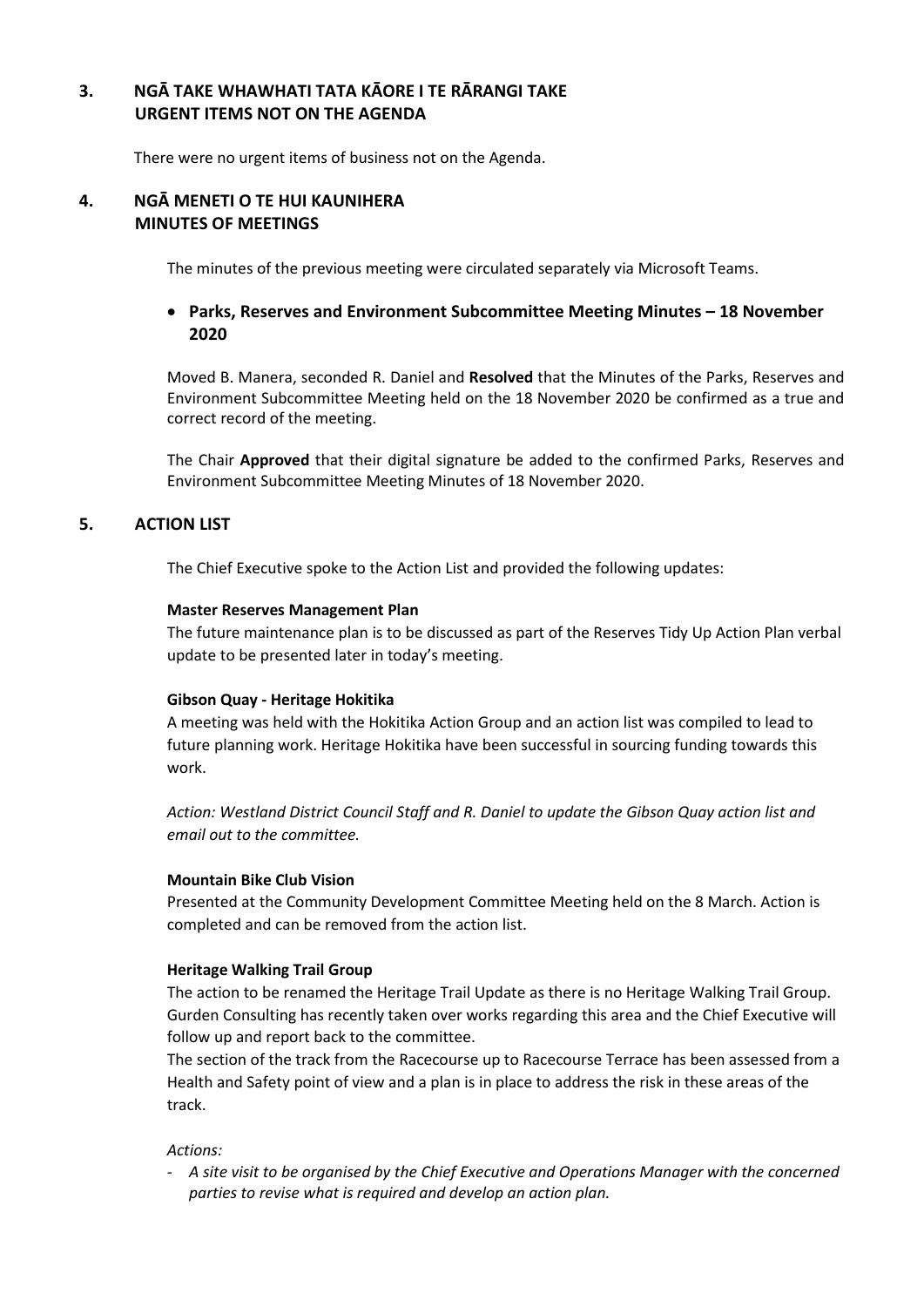- *Undertake the health and safety required work on the section of track from the Racecourse up to Racecourse Terrace.* 

#### **Lazar Park Rubbish Bins**

The Operations Manager spoke to the Lazar Park bins and advised that the bins will be replaced as part of the bin replacement scheduled over the next 6 weeks.

*Actions: The Operation Manager to follow up on the bin replacement installation and review the costs of emptying these bins.* 

#### **Ross Cemetery -** *was discussed and added to the Action List as a new item.*

The Chief Executive noted on a recent site visit that the Ross cemetery was in a bad state of disrepair. A full review of the cemetery is required to assess works in the short term, and creating a long term plan, acknowledging that this needs to be led by the Community with Council support. It was recommended that an action be added to the next Ross Community meeting to decide how to move forward.

#### **Ross Cenotaph**

The Ross cenotaph requires the lettering to be redone as the names are very hard to read. Application is required to Veteran's Affairs, as all maintenance on cenotaphs is authorised by Internal Affairs.

*Actions: The Property and Projects Supervisor to follow up with Veterans Affairs while they are looking at the Hokitika Cenotaph.* 

#### **Ross Chinese Gardens**

The Community and affected parties (Department of Conservation, West Coast Regional Council, Westland District Council and a private land owner) have agreed on a concept for the Ross Chinese Gardens moving forward. A survey of the work is to be done the week of the 19<sup>th</sup> April 2021.

Moved J. Parsons, seconded R. Daniel and **Resolved** that the updated Action List be received.

## **6. NGĀ TĀPAETANGA PRESENTATIONS**

NIL

## **7. PŪRONGO KAIMAHI STAFF REPORTS**

 **Parks and Reserves Contracts Review – Verbal Update**  *There was no formal staff report in respect to this matter.* 

The Operations Manager spoke to this item. The purpose of the verbal report is to provide the Committee with a list of Council's parks, reserves and cemeteries which are to be maintained as part of the maintenance management contract and to advise that any increased level of service requested outside the maintenance contract would incur additional cost to the ratepayer.